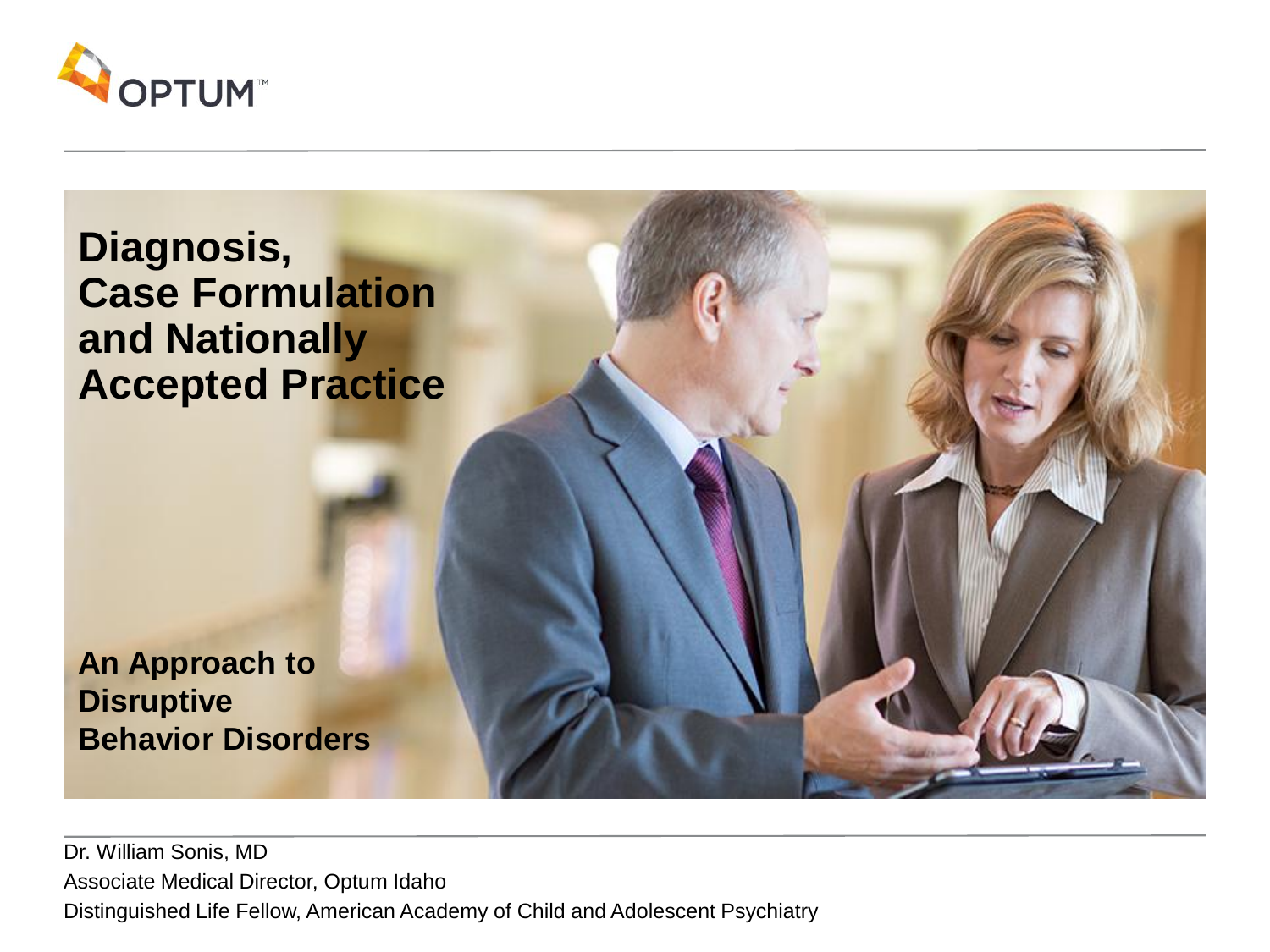## **Today's Agenda**

- Briefly review major children's impulse control disorders
- Define evidence-based treatment
- Discuss National Practice Standards (NPS)
- Highlight the treatment of Disruptive Behavior Disorders

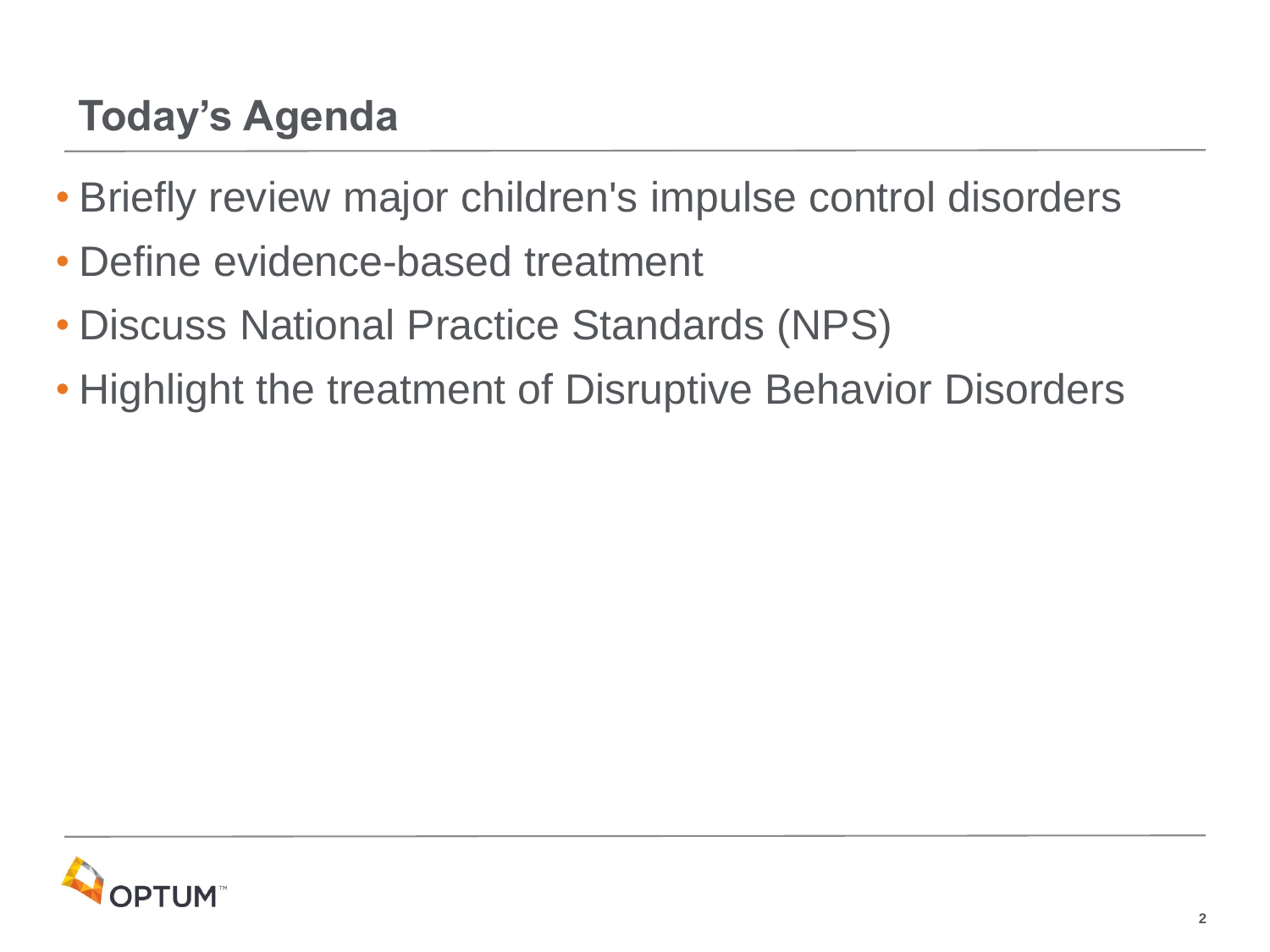#### **DSM-5 Disruptive Behavior Disorders**

| <b>ADHD</b>                                                                                                                                                                                                                                | <b>Oppositional</b><br><b>Defiant</b><br><b>Disorder</b>                                                                             | <b>Conduct</b><br><b>Disorder</b>                                                                                                                                                                                                                                           | <b>Disruptive</b><br><b>Mood</b><br><b>Dysregulation</b><br><b>Disorder</b>                                                                                                                                                                                                                                   |
|--------------------------------------------------------------------------------------------------------------------------------------------------------------------------------------------------------------------------------------------|--------------------------------------------------------------------------------------------------------------------------------------|-----------------------------------------------------------------------------------------------------------------------------------------------------------------------------------------------------------------------------------------------------------------------------|---------------------------------------------------------------------------------------------------------------------------------------------------------------------------------------------------------------------------------------------------------------------------------------------------------------|
| • Hyperactivity<br><b>Impulsivity</b><br>$\bullet$<br>Inattention<br>$\bullet$<br>Occurs before 12<br>$\bullet$<br>years old onset<br>Two or more<br>$\bullet$<br>settings (Home,<br>school; friends or<br>relatives; other<br>activities) | • Pattern of<br>angry/irritable<br>mood<br>• Argumentative<br>defiant behavior<br>• Vindictiveness<br>$\cdot$ > 6 months<br>duration | Aggression to<br>people or animals<br>Deliberate property<br>$\bullet$<br>destruction<br>Deceitfulness or<br>$\bullet$<br>theft<br><b>Serious rule</b><br>$\bullet$<br>violations<br>- Others' basic<br>rights<br>$-$ major age-<br>appropriate<br>social rules and<br>laws | • Severe Recurrent<br>temper outbursts<br>• Verbal and/or<br>behavioral<br><b>Grossly out of</b><br>$\bullet$<br>proportion in<br>intensity or duration<br>to the situation or<br>provocation<br>• Inconsistent with<br>developmental<br>level<br>• Angry or irritable<br>most of the day<br>nearly every day |

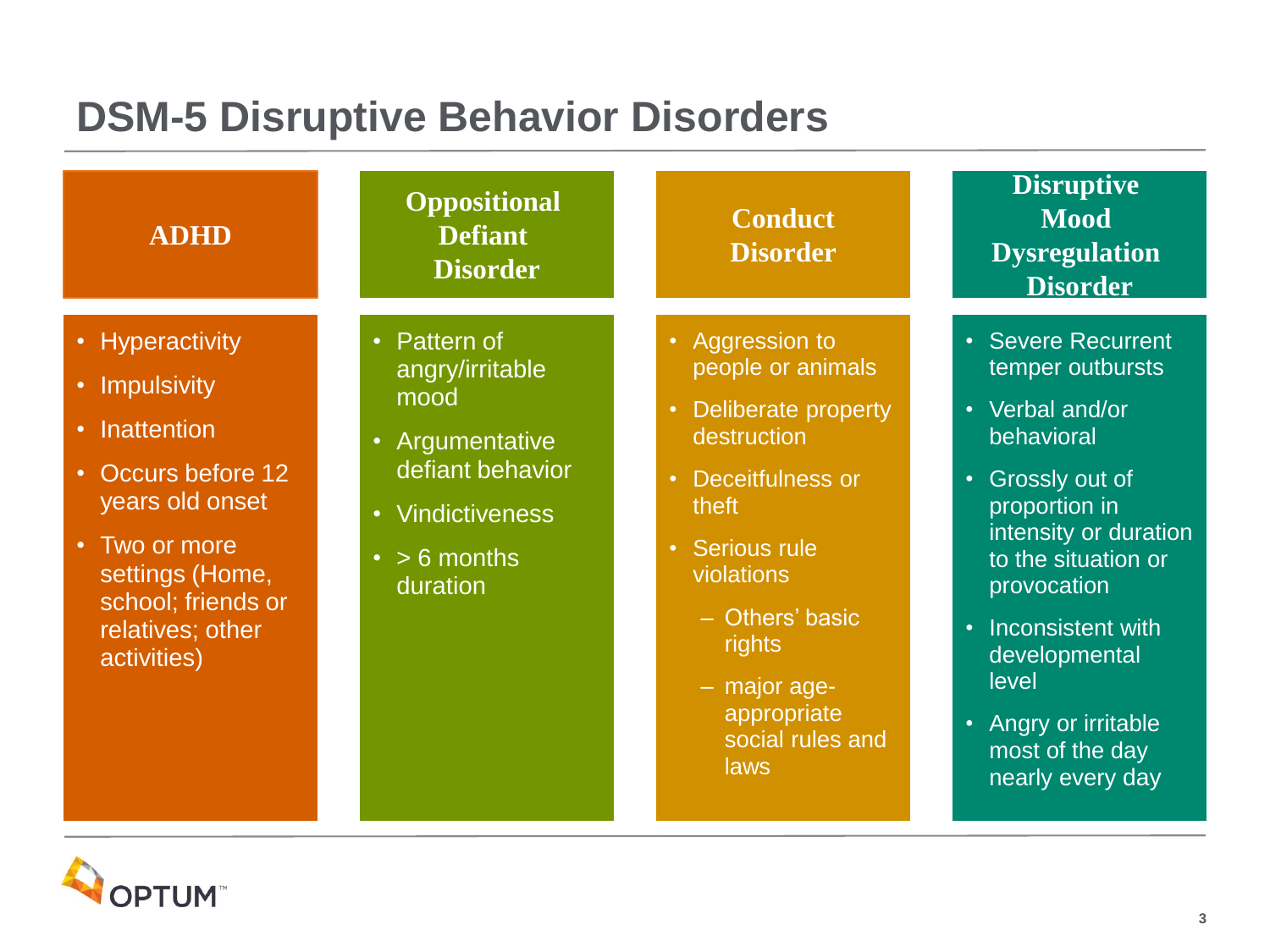## **Diagnostic Assessment**

- Joint effort to identify specific disorders that respond to treatment
- Both an activity and the end product
- Requires multiple sources of information



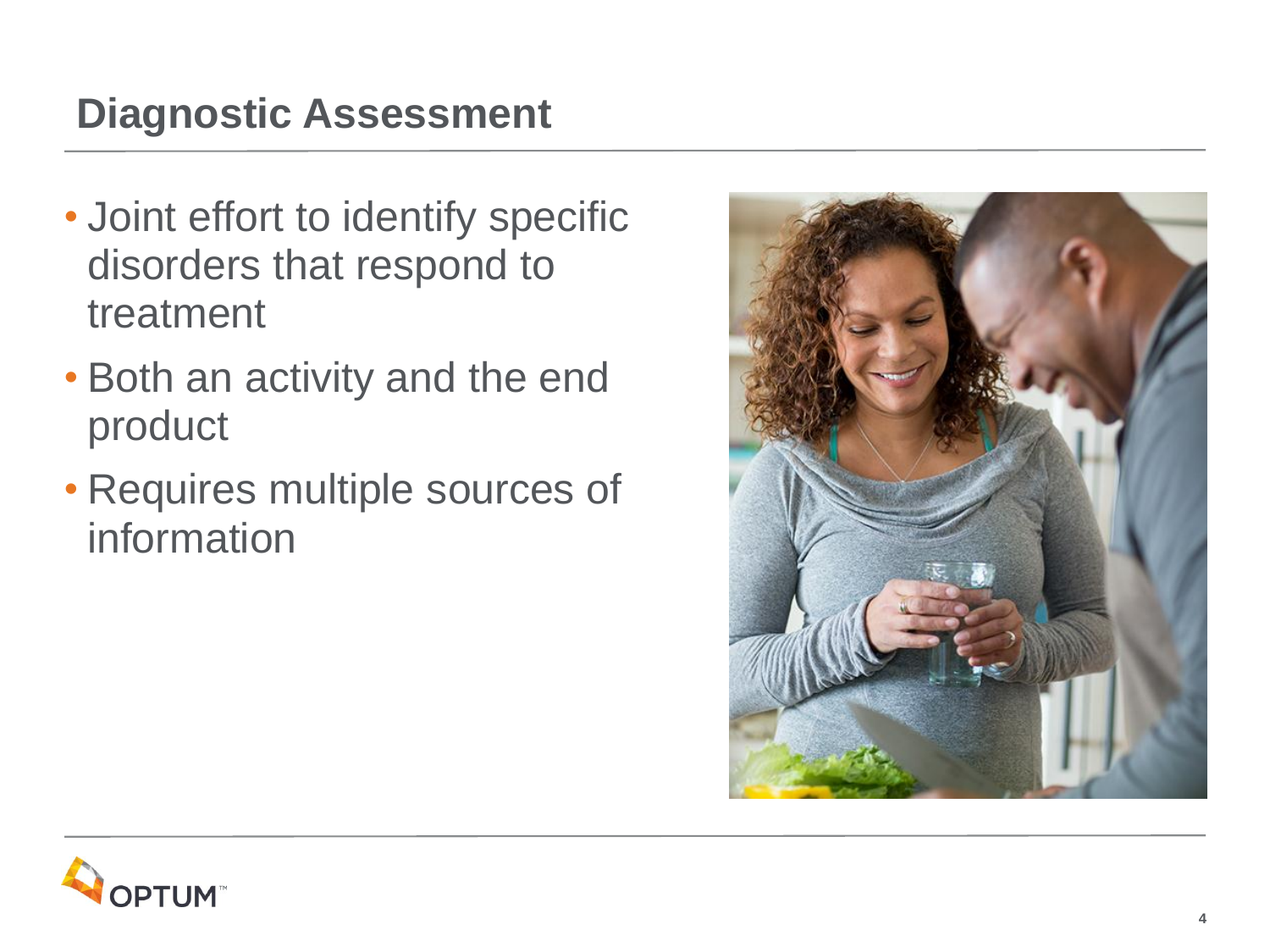## **Multidimensional, Multifactorial Etiologies**

- Biological (genetics and physiology)
- Psychological (perceptions and adaptations)
- Social (family, school, community)
- Stakeholders (agencies and government)

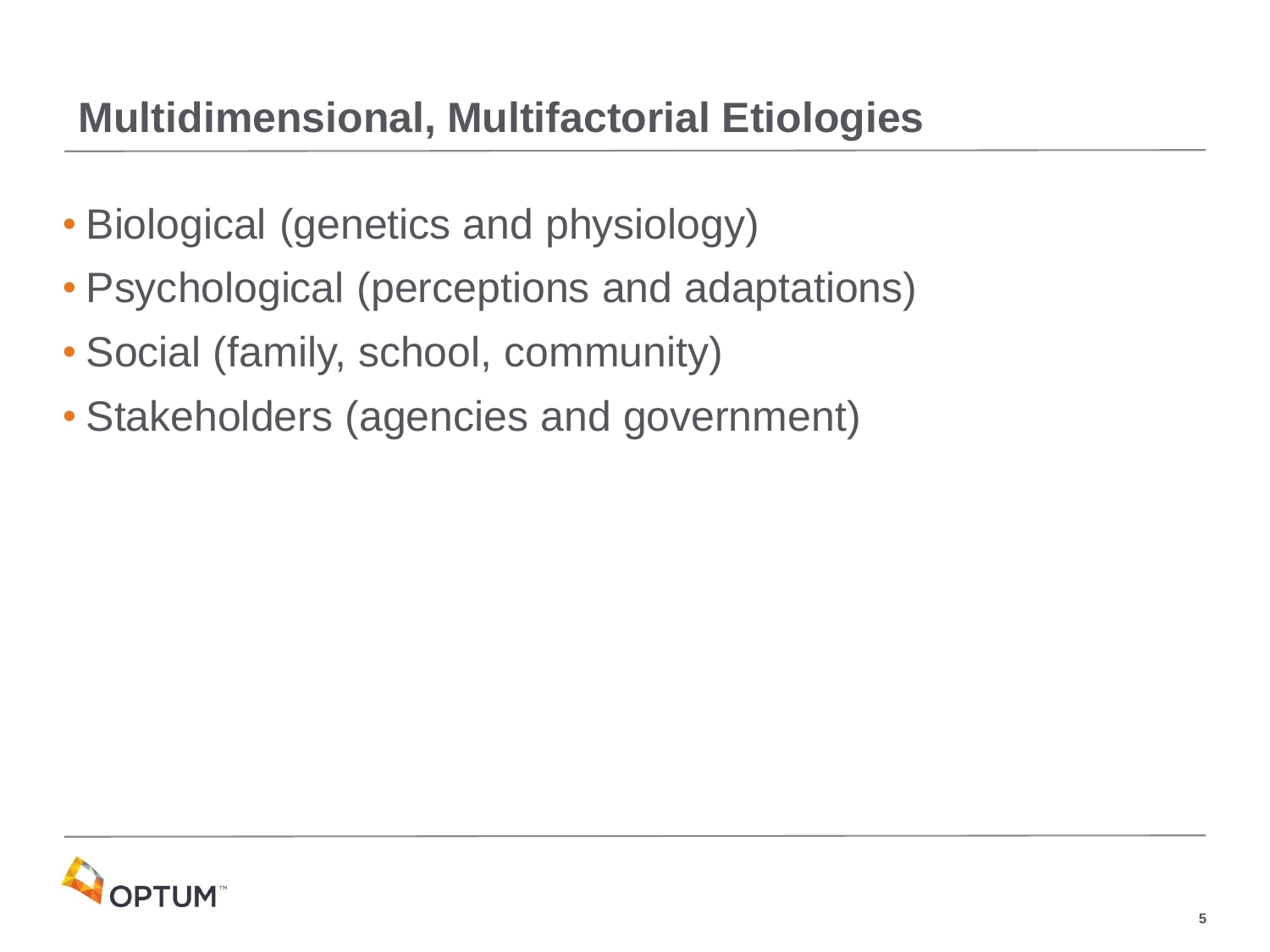- 11 year old 4<sup>th</sup> grade boy with ADHD and mathematics disorder living with single mother and three younger siblings
- Receives 3 day suspension after missing recess to complete homework, throws a chair at the teacher and screams "I hate you, you b -----. You are just like my mother."
- When asked if he received his medication that morning, he cursed at the principal

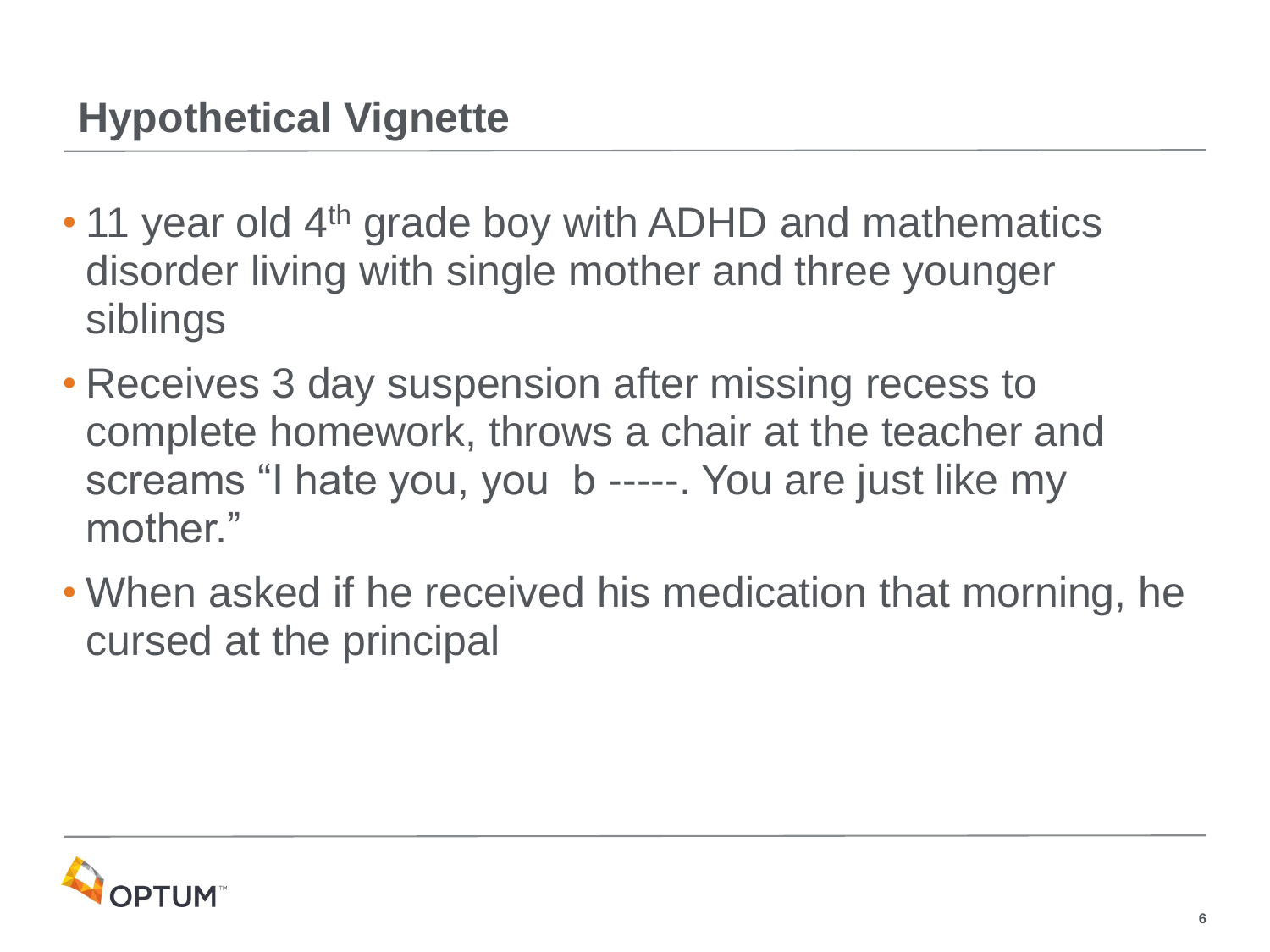#### **4-P Model**

|                   | <b>Predisposing</b>                                                       | <b>Precipitating</b>                                                                       | <b>Perpetuating</b>                                                                   | <b>Protective</b>                                                          |
|-------------------|---------------------------------------------------------------------------|--------------------------------------------------------------------------------------------|---------------------------------------------------------------------------------------|----------------------------------------------------------------------------|
| <b>Biological</b> | ADHD, several<br>concussions                                              | N/A                                                                                        | Not receiving<br><b>ADHD</b><br>medication                                            | Previous very +<br>med response;<br>generally<br>healthy, high IQ          |
| Psychological     | <b>Irritable</b><br>temperament;<br><b>Mathematics</b><br><b>Disorder</b> | Being made to<br>miss recess to<br>complete<br>homework<br>elicits anger                   | <b>Easily</b><br>frustrated;<br>rejection<br>sensitive; poor<br>at problem<br>solving | Hard worker,<br>likes \$, wants to<br>please                               |
| <b>Social</b>     | Not on<br>medication due<br>to family<br>conflicts                        | Last night, he<br>could not watch<br>favorite TV<br>show because<br>homework<br>incomplete | <b>Depressed</b><br>mother does not<br>press case for<br>medication use               | + relationship<br>with maternal<br>uncle who<br>takes/values<br>medication |

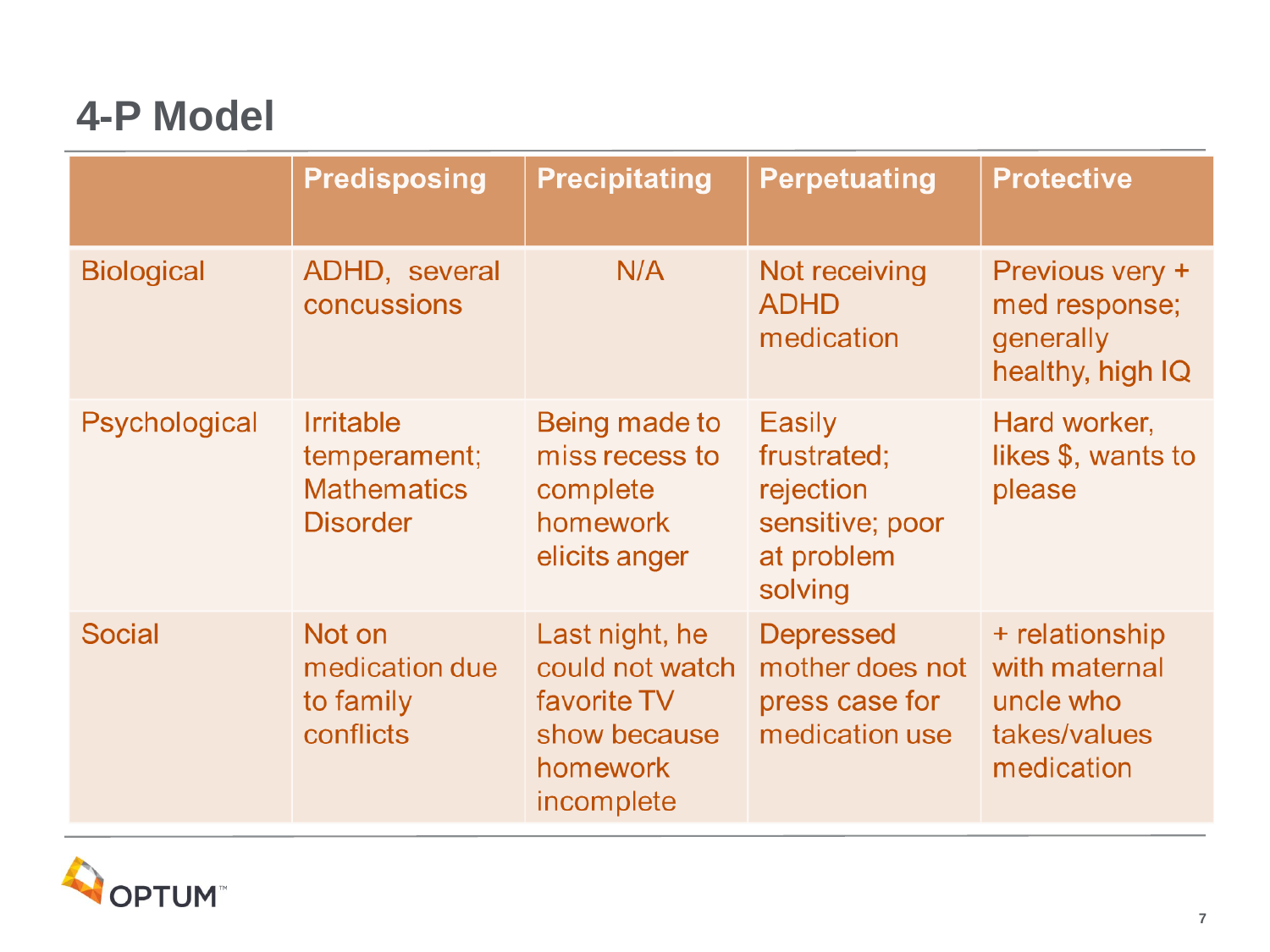## **Principles of Child Treatment**

- Children live in a context of caregiving adults:
	- True for pediatrics
	- True for behavioral health issues
	- Needed for normal development
- Family involvement & therapy is critical for good outcomes
- Without family buy-in, other treatment methods have little success

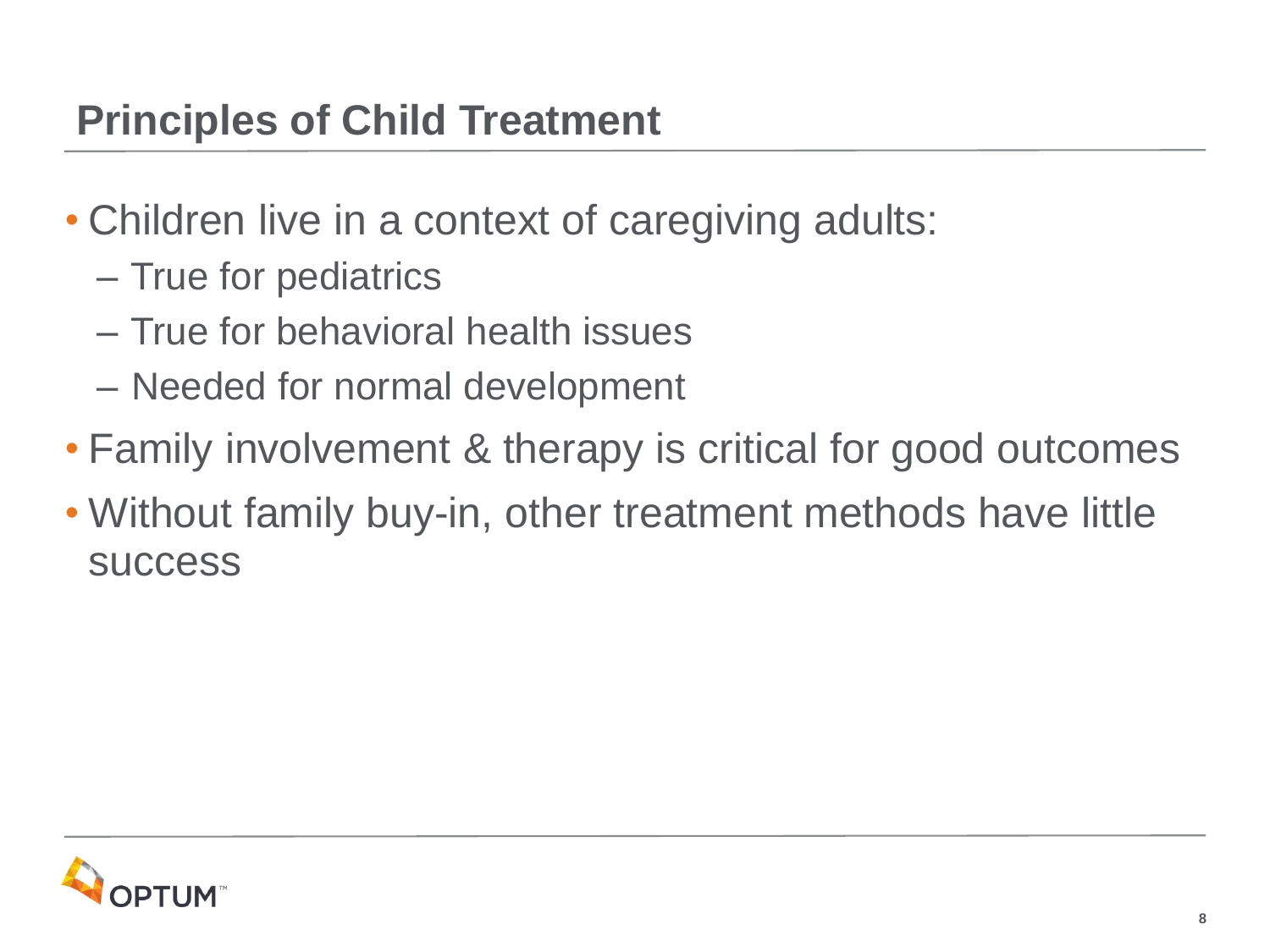#### **What Are and Why Use National Practice Standards?**

- National professional organizations have determined which clinical research findings can be confidently believed\*
- Institute of Medicine studies find that interventions using national practice standards have better outcomes than treatment as usual

\*American Psychiatric Association Practice Guidelines (www.psychiatry.org) American Academy of Child and Adolescent Psychiatry Practice Parameters (www.aacap.org)

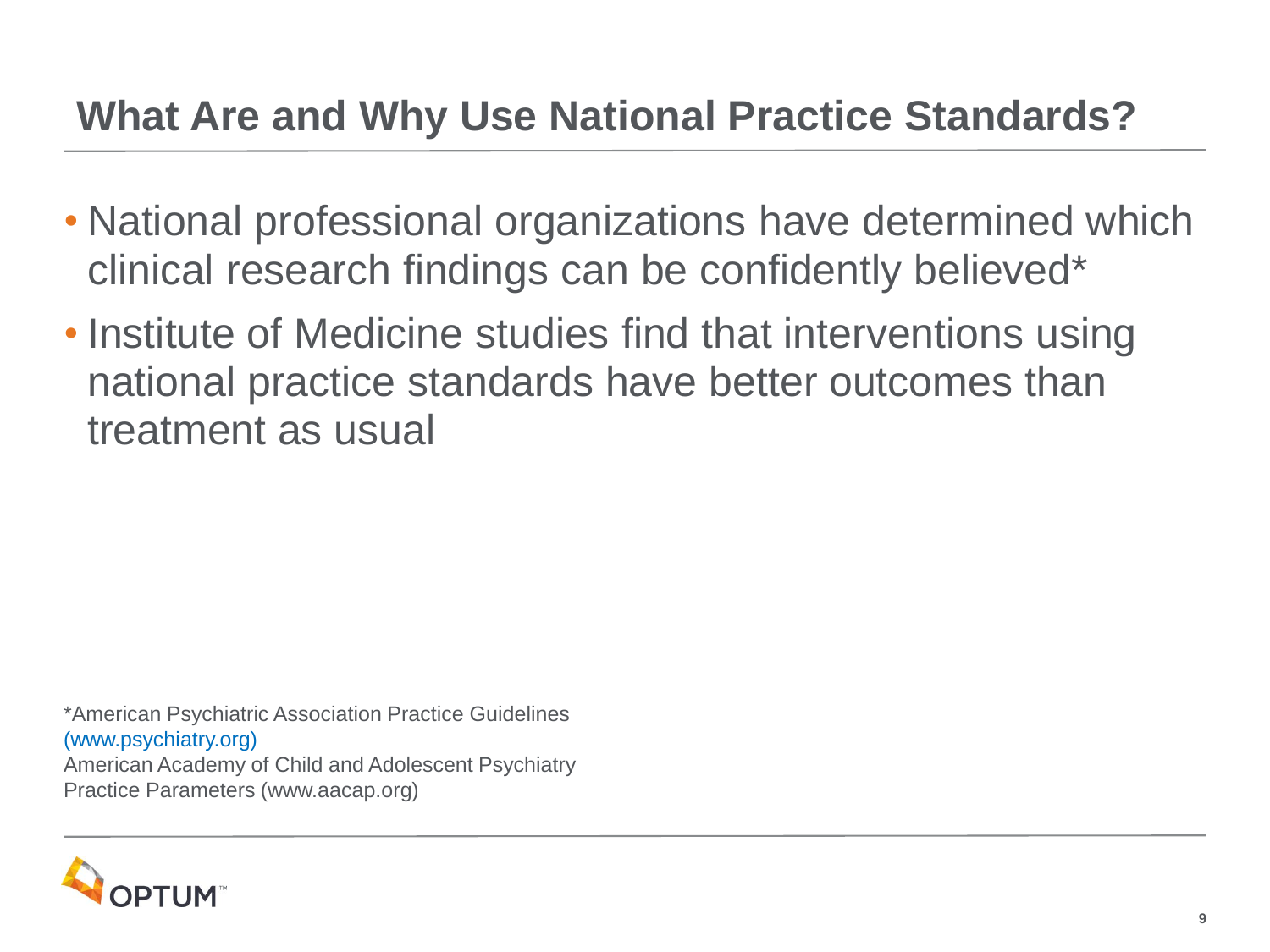## **Nationally Accepted Treatment**

- Biological
	- Medication (EB +++): All ages
- Psychological
	- Individual therapy to improve problem solving. (EB +++): Schoolaged children
- Social
	- Family therapy with Parenting Skills Training to resolve family conflict , improve communication, and shape behavior through consistent rewards and sanctions. (EB +++): All ages

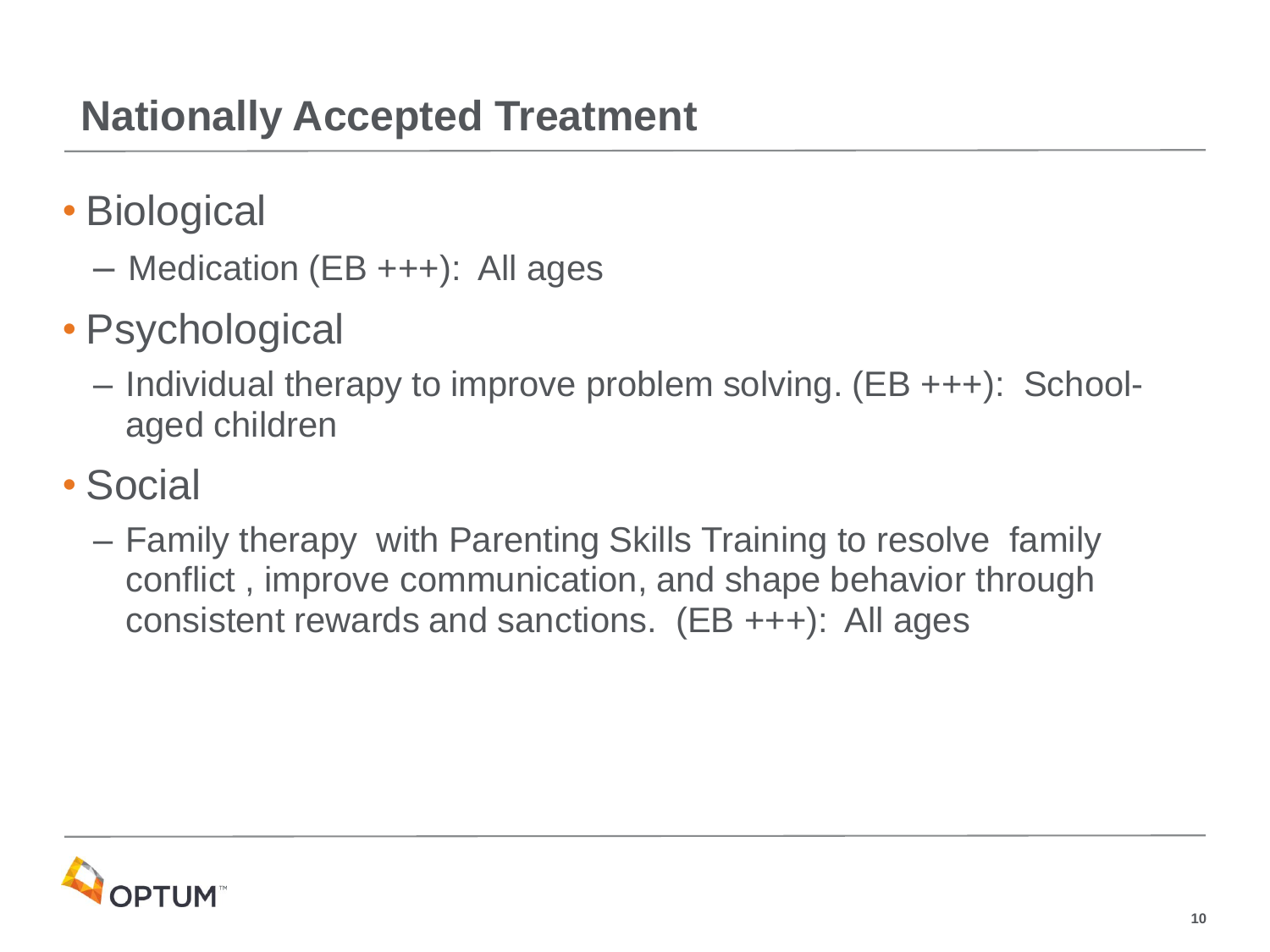#### **Multimodal Treatment**

- Parent Management Training
- Problem Solving Skills Training
- Social Skills Training
- Chemical Dependency Treatment
- Educational Accommodations
- Medication Management (if indicated)

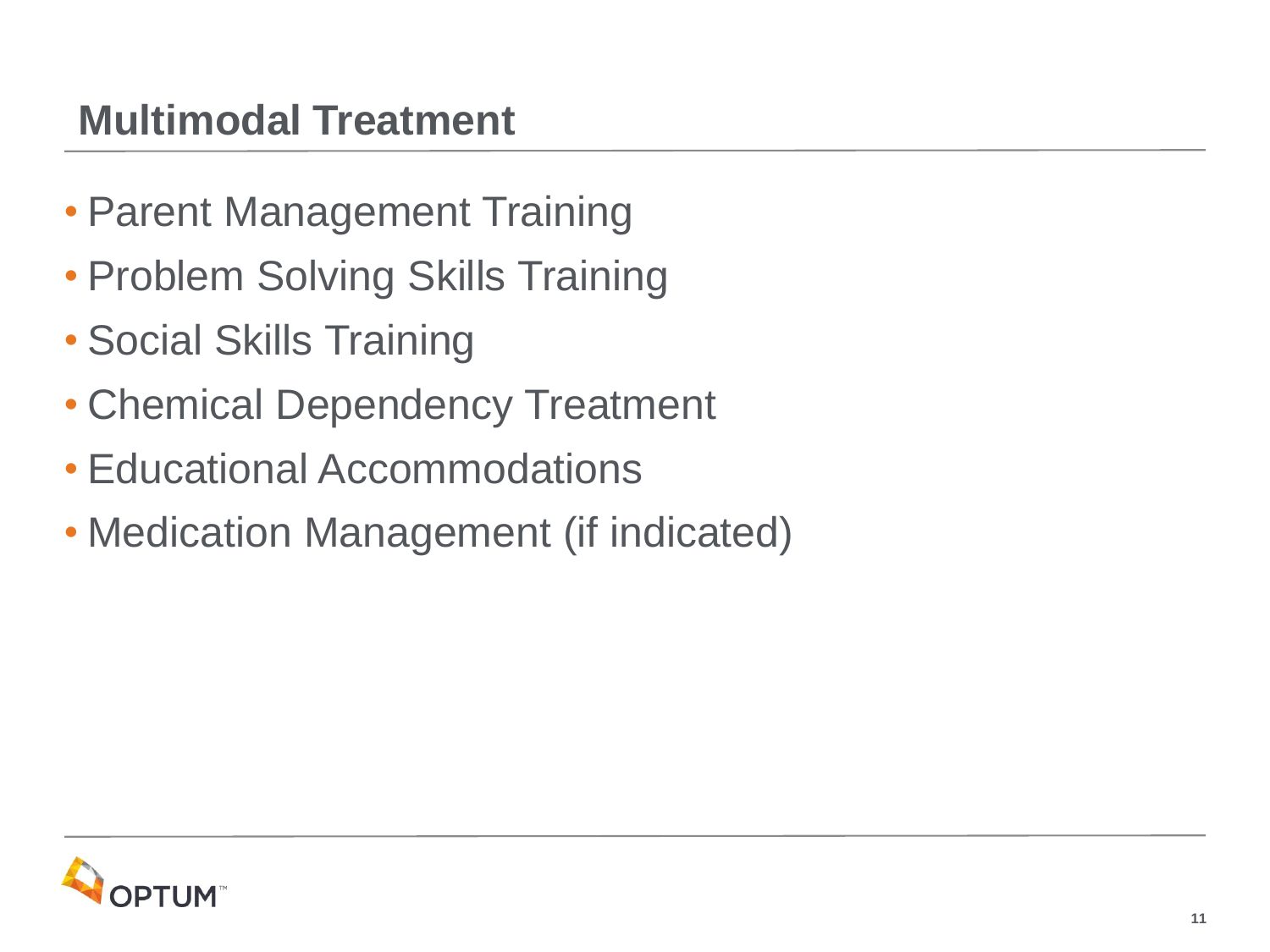## **Family Centered Practices**

- Greatest empirical support
	- Increases efficacy compared to individual treatment
- Lowest risk
	- Demonstrates safety with low suicide risk
- Economically reasonable and feasible
	- Costs much less than placement and treatment
- Socioculturally competent
	- Develops from caregiver values

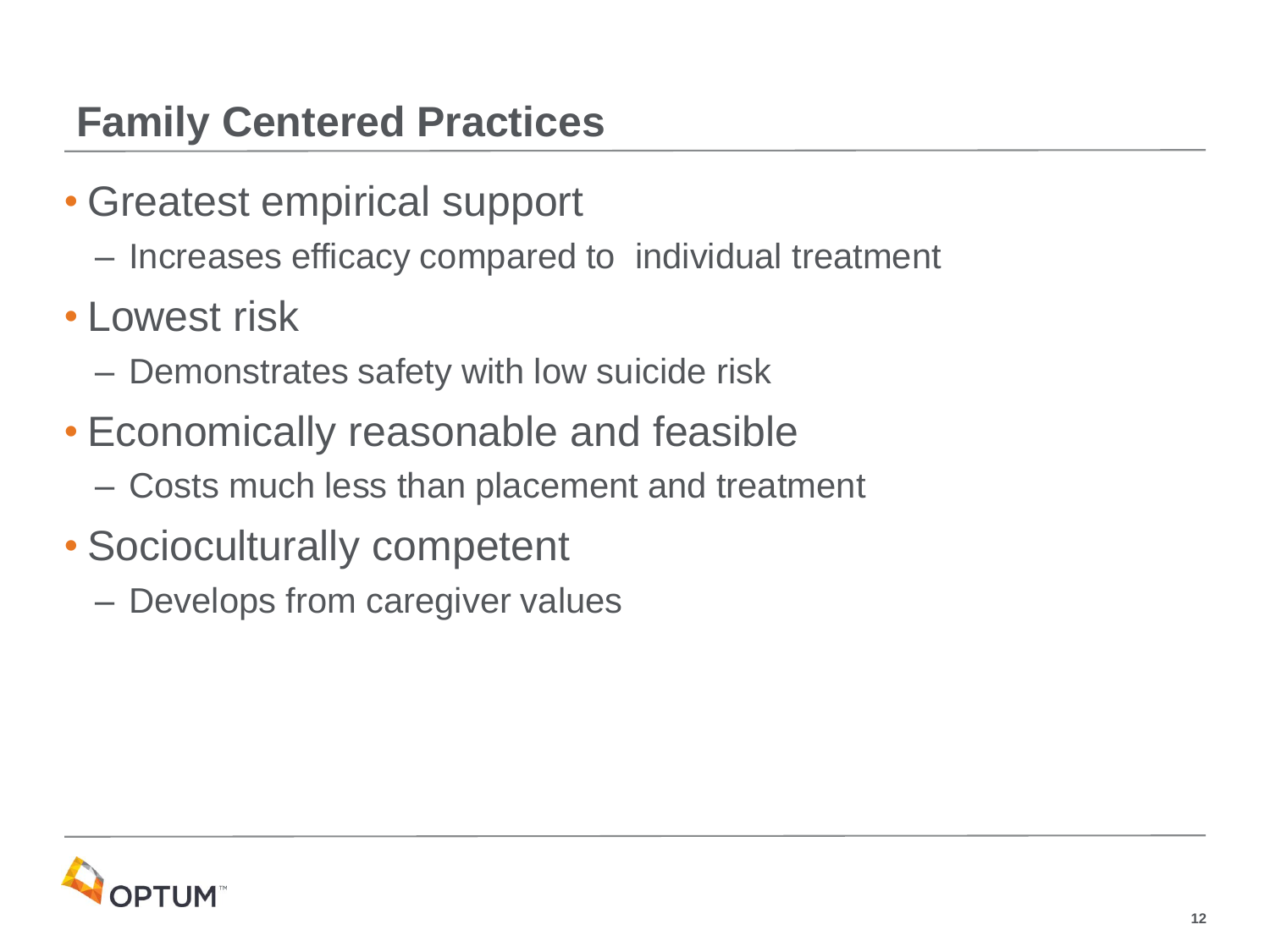## **Family Therapy: Specific Issues**

- What is this?
- Why should parents not be offended?
- What does it entail?
- How quickly does it work?
- What does it help?



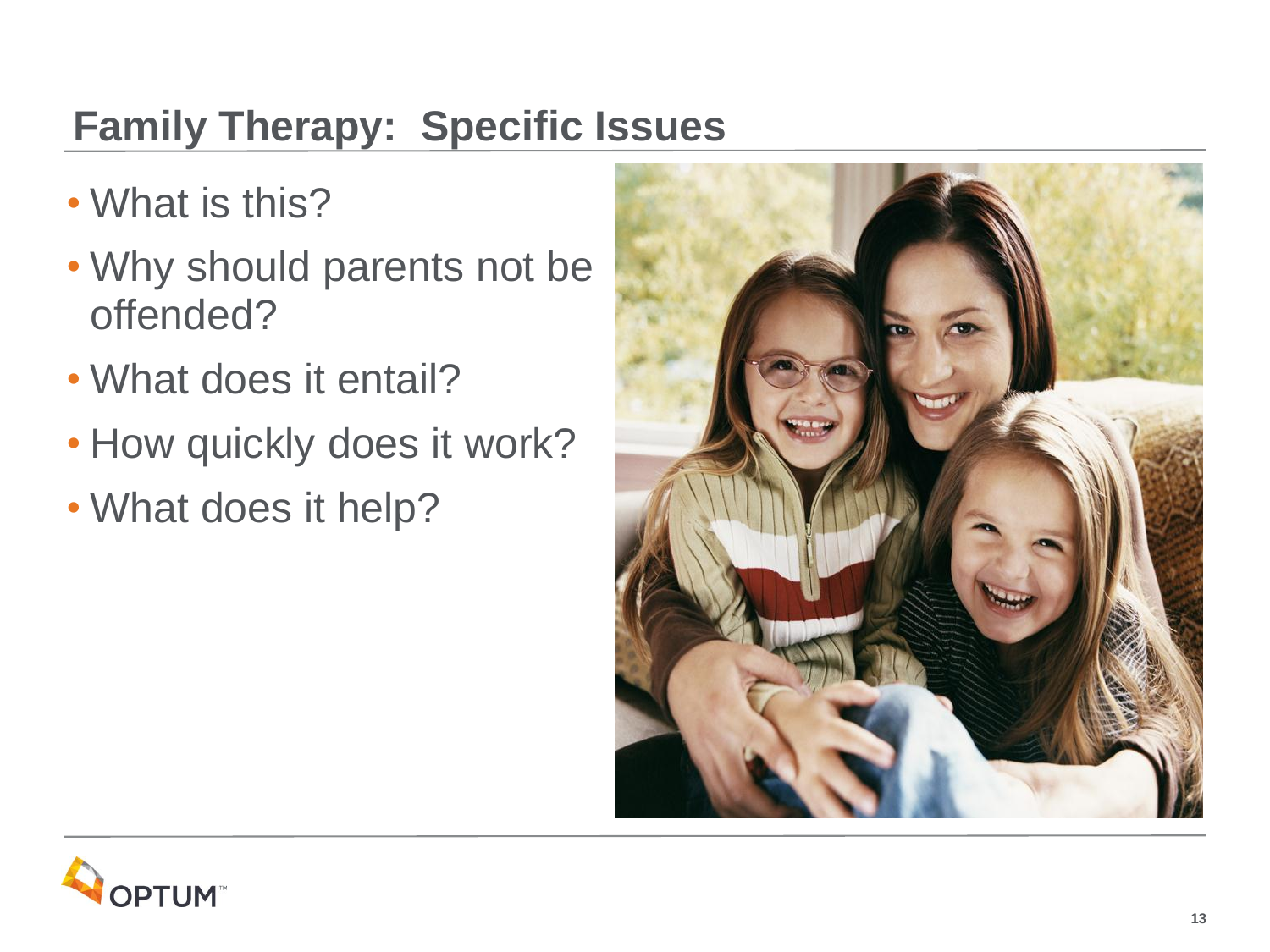# **Family Therapy**

- Helps communication and enables more efficient adult problem solving
- Increases strengths, wisdom, and supports for caregivers
- Tempers high levels of reactivity and emotion
- Puts parents back in control
- Outcome related to comprehensive inclusiveness and session frequency

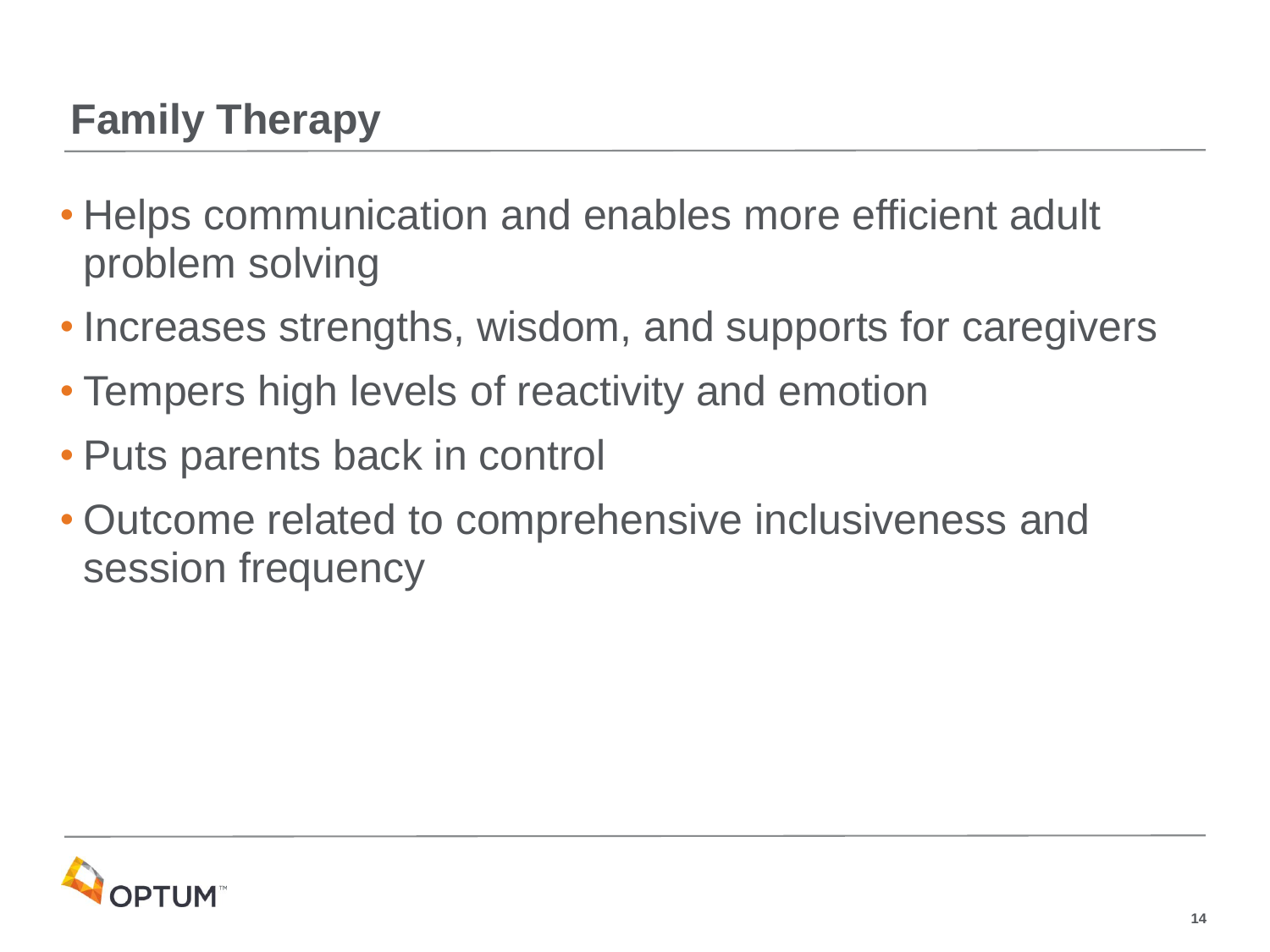## **Parent Skills Training**

- Reduce positive reinforcement of disruptive behavior *(extinguishes disruptive behavior*)
- Increase reinforcement of desired and compliant behavior through positive reinforcement *(catches them being good)*
- Apply consequences and/or punishment for disruptive behaviors *(lets them know you are serious)*
- Make parental response predictable, contingent, consistent, and immediate *(lets them know your expectations)*

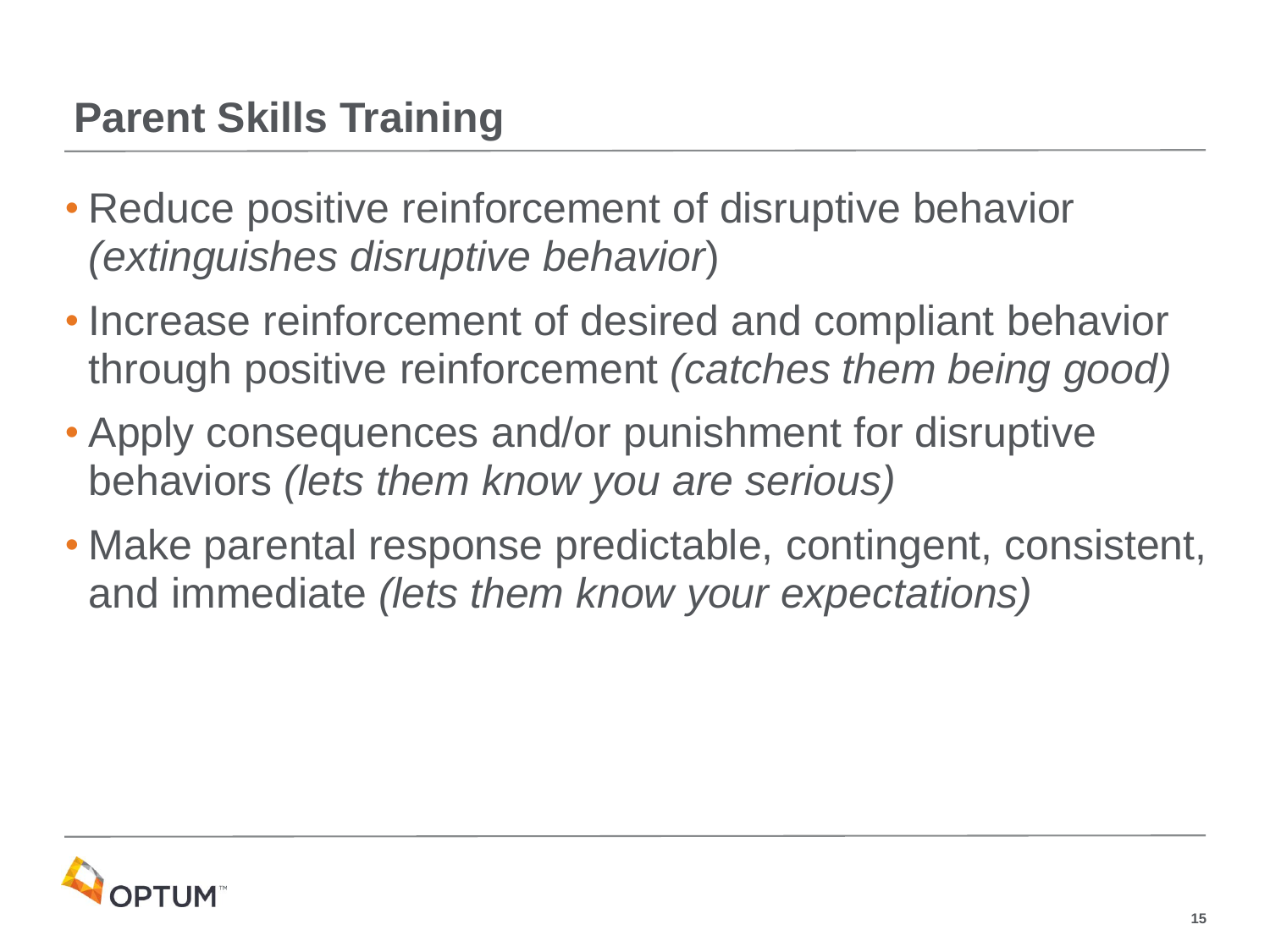### **Parent Skills Training versus CBRS**

- PST has extensive scientific support, CBRS does not
- PST enables parents, not providers, to parent their children
- Parents control the reinforcers, not someone from outside the family
- Parents have greater availability to monitor and alter behavior, if given skills

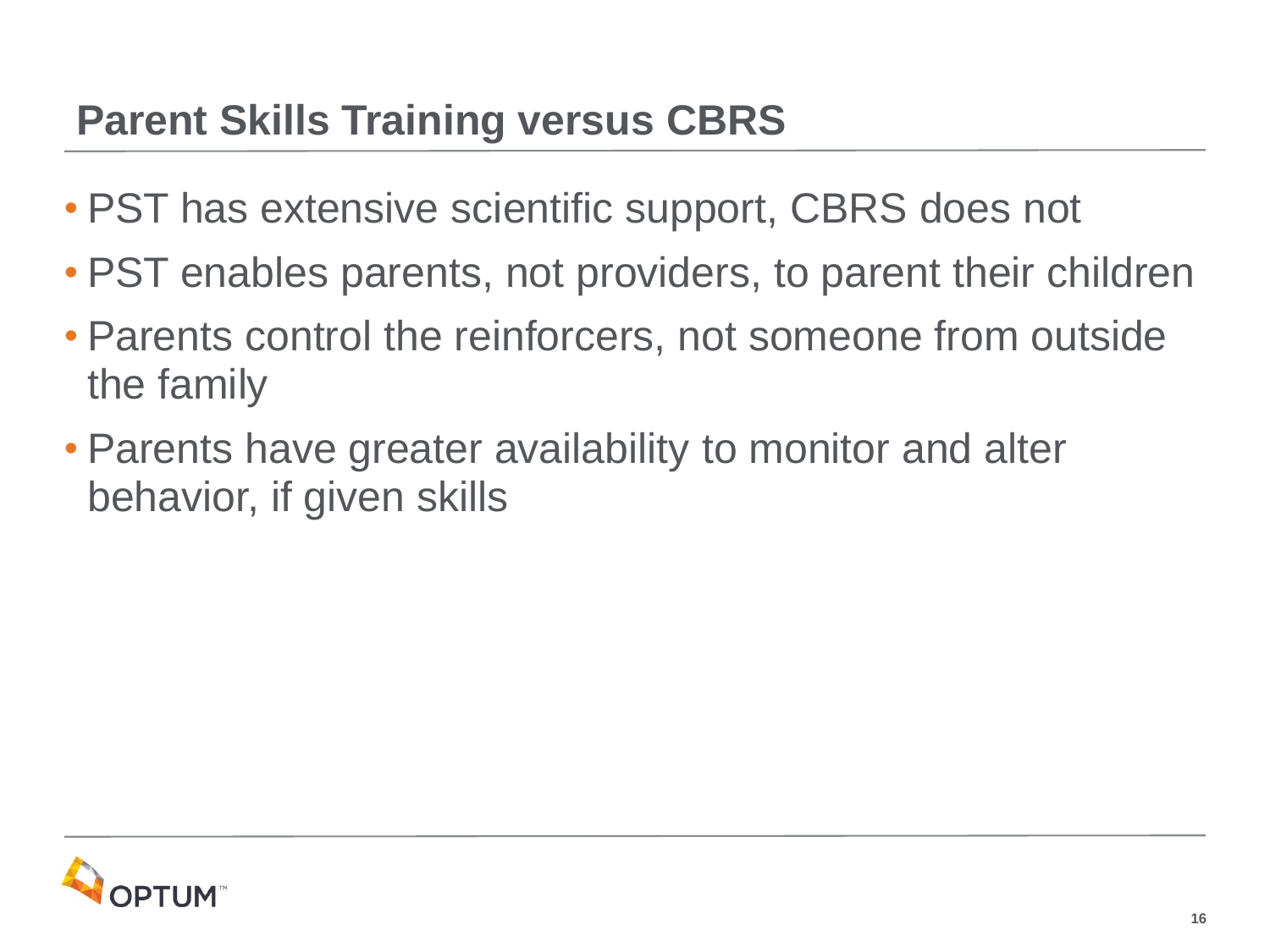## **Summary**

- There are evidence-based treatments for DBD's\*\*
- These treatments are codified in national practice standards
- Parents, not providers, are the central principle of child treatment

\*\*http://www.nrepp.samhsa.gov/.